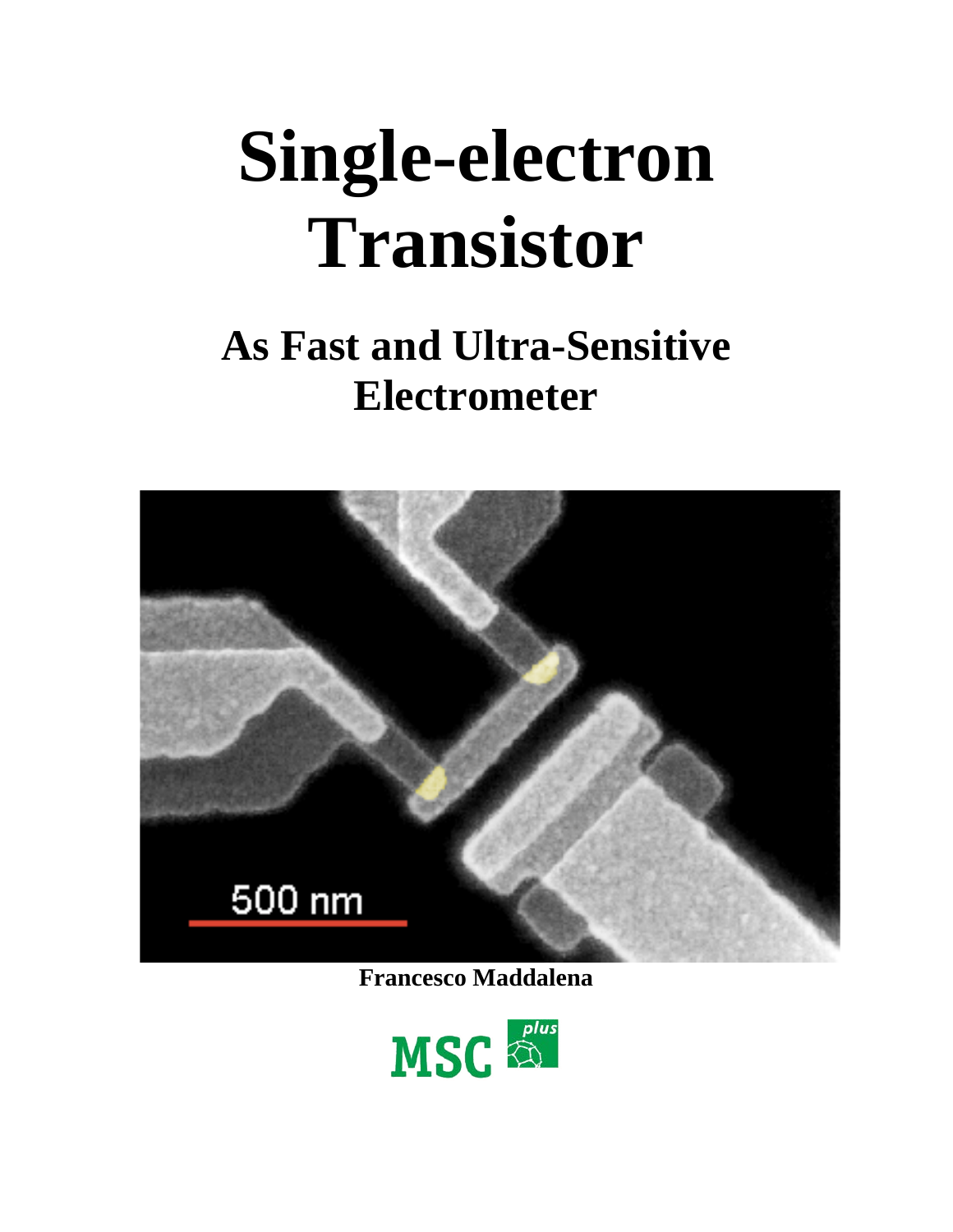#### **Abstract**

*The single-electron transistor (SET) is a nanodevice that can control the transport of single elementary charges on and off a metallic island. It can also function as transistor similarly to a nowadays FET. The principles of the operation of the SET is determined by the Coulomb blockade, an energy barrier that determines the current flow through the device and the charge placed on the metallic island. Regulating the gate charge of the device can modify the Coulomb blockade. The SET can also be used as an ultra-sensitive electrometer in DC ad RF mode. Theoretical calculations show a charge sensitivity h values lower than*  $1.7 \times 10^{-6}$  *e* /  $\sqrt{Hz}$  *for the SET and experimental research gives values of*  $1.2 \times 10^{-5} e / \sqrt{Hz}$ . The experimental value for the SET is 1000 times better than the *field-effect transistor used as an electrometer. The SET can thus be used as ultrasensitive electrometer and will be used in the future in the study of charged nanoscale systems.*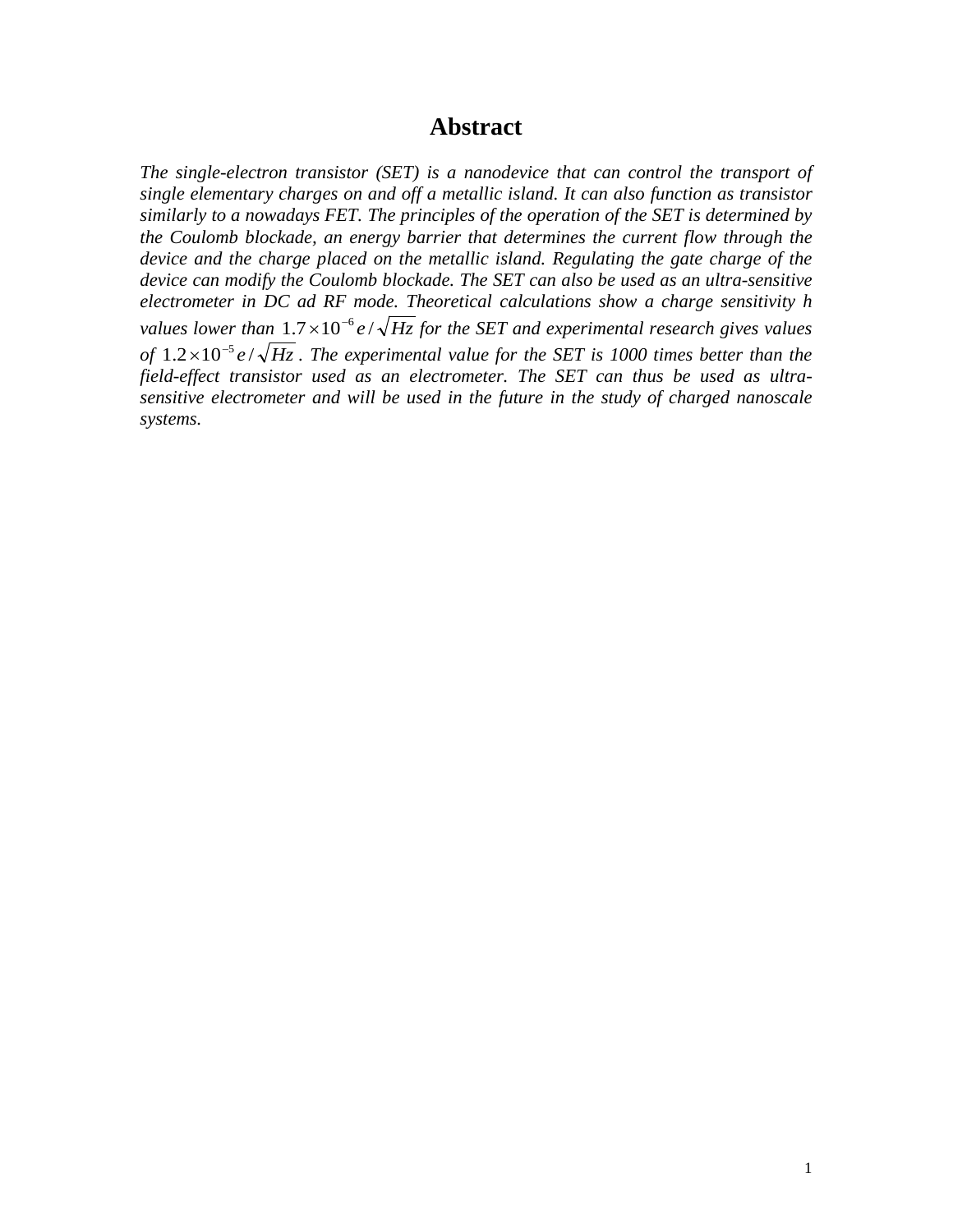## **Contents**

## **Page**

| 1. Introduction                                                    | $\mathbf 3$           |
|--------------------------------------------------------------------|-----------------------|
| 2. Principles of the Single Electron                               |                       |
| <b>Transistor</b>                                                  | 4                     |
| 2.1 The Coulomb Blockade                                           | $\boldsymbol{\Delta}$ |
| 2.2 Performance of the SET                                         | 5                     |
| 2.3 Parameters that Influence the<br><b>Performance of the SET</b> | 8                     |
| 3. Ultra-sensitive Charge                                          |                       |
| <b>Measurements with the SET</b>                                   | 10                    |
| 3.1 The SET as electrometer                                        | 10                    |
| 3.2 Noise that can affect the SET                                  | 12                    |
| 3.3 The Sensitivity of the SET                                     | 14                    |
| <b>4. Conclusions</b>                                              | 17                    |
| <b>5. References</b>                                               | 18                    |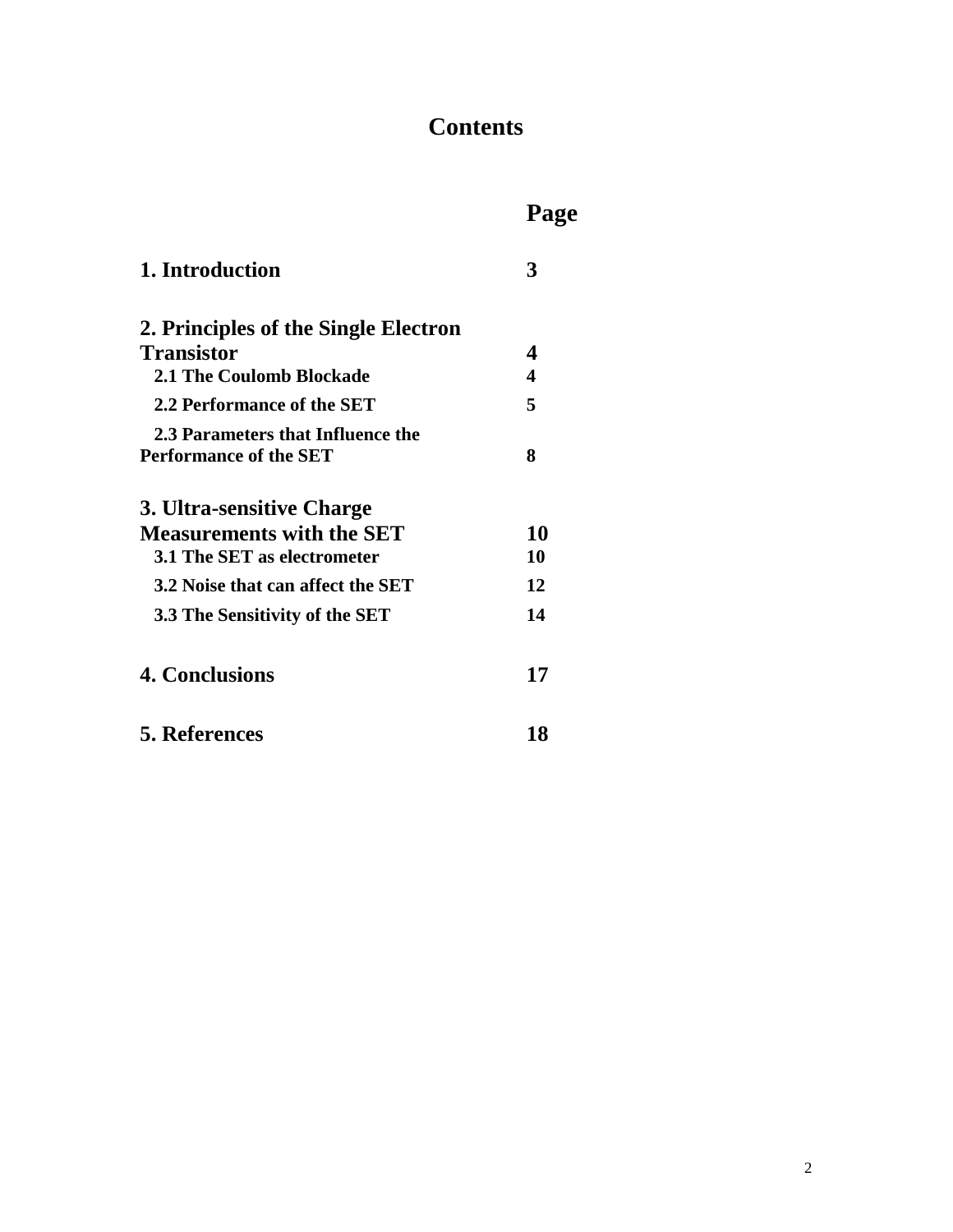#### **1. Introduction**

Miniaturization has brought today's electronic devices in scale very close to the size where quantum phenomena will dominate the operation of the device hence changing its whole properties. However quantum effects are not necessarily a downside to the electronic industry since they can be used to create new devices. Science has already entered new fields of technology that will be the future of modern electronics. One of these fields is nanoscience and the design of nano-scale devices called nanodevices. Nanodevices can often perform the same tasks as today's micro-scale devices such as FETs, yet the physical principles under which they work are very different. One of the most fascinating nanodevices is the single electron transistor (SET). This device exploits the quantum mechanical phenomenon of tunneling and it can perform as a switch or as an amplifier, similarly to common FETs, but it can also control the transport of single electrons. It is thus interesting to examine the working an properties of this device and to look into what its best applications could be.

The SET, similarly to the FET, can be used in its amplifier mode as an electrometer to measure the charge or charge variations of a specific system. Devoret and Schoelkopf (Nature 2000) claim that the SET is actually very suited to be an electrometer having a very high energy and charge sensitivity that comes close to the theoretical quantum limit. A very interesting question is if it is indeed true or feasible that the SET can reach such high values of charge sensitivity or if in the experimental setting the SET is not as a good candidate for charge measurements after all. The objective of this paper is to answer this question, if indeed the SET is an ultra-sensitive electrometer and if the optimal value set by Devoret and Schoelkopf is actually a feasible reality.

This paper will first treat the principles of the working of SETs. Then the application of the SET as ultra-sensitive electrometer will be discussed. In here the review by Devoret et. al. (Nature 2000) will be taken in consideration and viewed critically, focusing on the charge sensitivity of the device. Finally a conclusion will be given with some future considerations over the applications of the SET.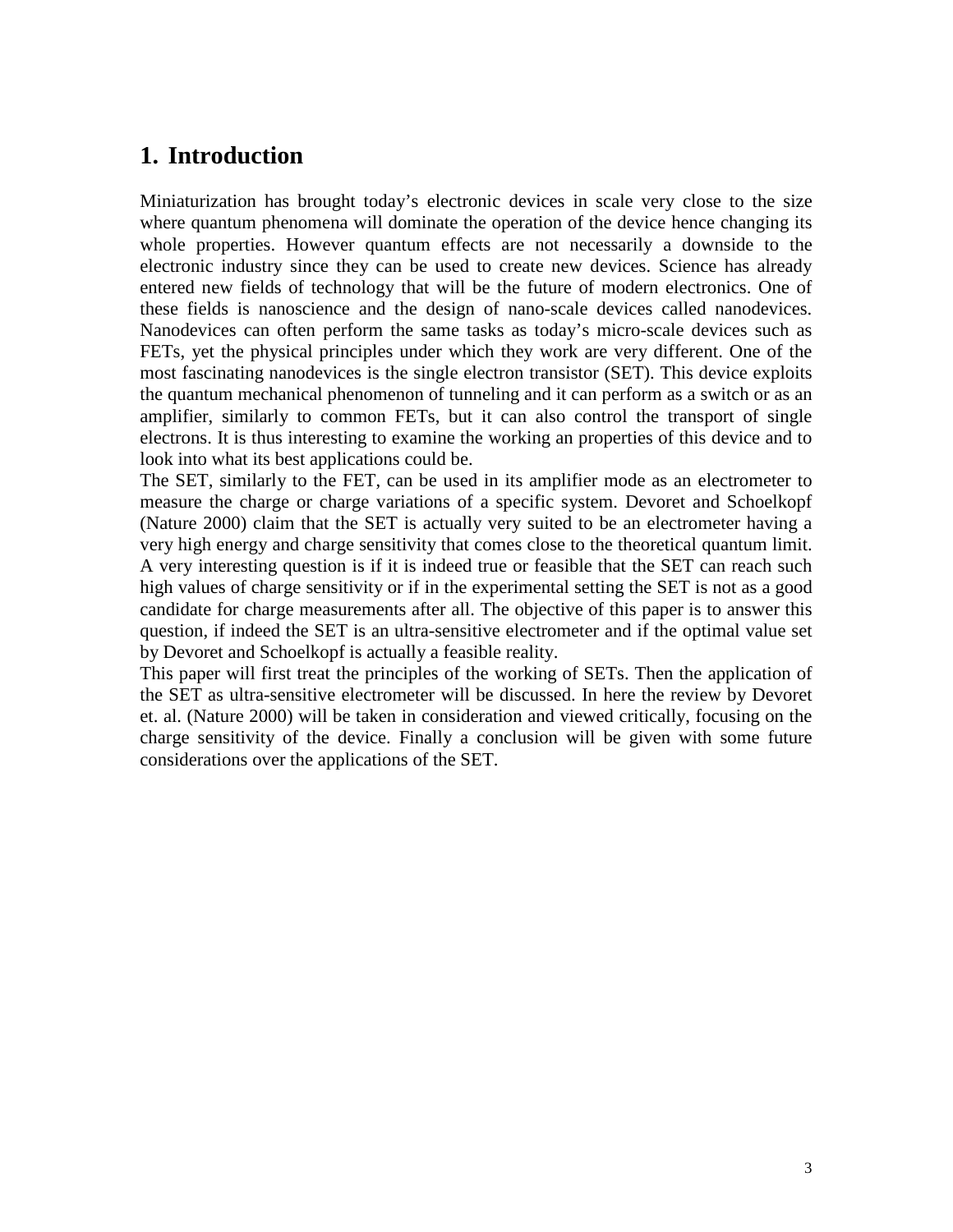#### **2. Principles of the Single Electron Transistor**

#### **2.1 The Coulomb Blockade**

The single-electron transistor consists of a metallic island, placed between two tunneling junctions connected to a drain and a source and has a gate electrode as in a normal fieldeffect transistor. The tunneling junctions are simply a thin (*<10 nm*) oxide layer between the island and the electrodes. Quantum dots have also been used as islands for the SET. The schematics of the SET are given in figure 1. Each tunneling junction in the SET has intrinsic tunneling resistance and capacitance (parallel to each other). Yet, before we can fully understand the working of a SET we must first understand the concept of *Coulomb blockade*.



*Fig. 1: Left: schematic circuit representation of the single-electron transistor. Right: a more realistic representation of what the 'core' of the single-electron transistor looks like.*

The island of the single-electron transistor, even if very small (nanometric scale) still contains a very large number of electrons ( $\leq l O^9$ ). Yet, through tunneling, one can add or subtract electrons from the island charging it either negatively or positively. The extra electrons that charge the island are called *excess electrons* and their number is designed by *n*. The number of excess electrons can also be negative, meaning that electrons have been removed leaving a positive charge on the island (one could talk of excess holes in this case). The presence of excess electrons affects the electrostatic energy of the system, which depends on the charging energy of the SET:

$$
E_{ch} = \frac{1}{2} \frac{Q_{isl}^{2}}{C_{\Sigma}} = \frac{1}{2} \frac{n^{2} e^{2}}{C_{\Sigma}}
$$
 (1)

where  $Q_{isl}$  is the charge on the island, *n* the number of excess electrons, *e* the charge of one electron and  $C_\Sigma$  the total capacitance of the island which is equal to:  $C_{\Sigma} = C_G + C_L + C_R$  (*CG*, *C<sub>L</sub>* and *C<sub>R</sub>* are the gate capacitance and the intrinsic capacitances of the left and right tunneling junctions respectively). The energy scale applied when working with the SET is usually defined on the charging energy itself and the unit taken is usually:  $E_c = \frac{e^2}{2C_{\Sigma}}$ . The energy does not only depends on *Qisl*, but also on the charge induced by the gate, the gate charge  $Q_G=V_GC_G$  where  $V_G$  is the gate voltage. The electrostatic energy of the system is equal to  $E_{el} = E_c (n - n_g)^2$ , where *n* is the number of excess electrons of the island and  $n<sub>g</sub>$  the number of elementary gate

charges. The expression for the electrostatic energy of the system then becomes: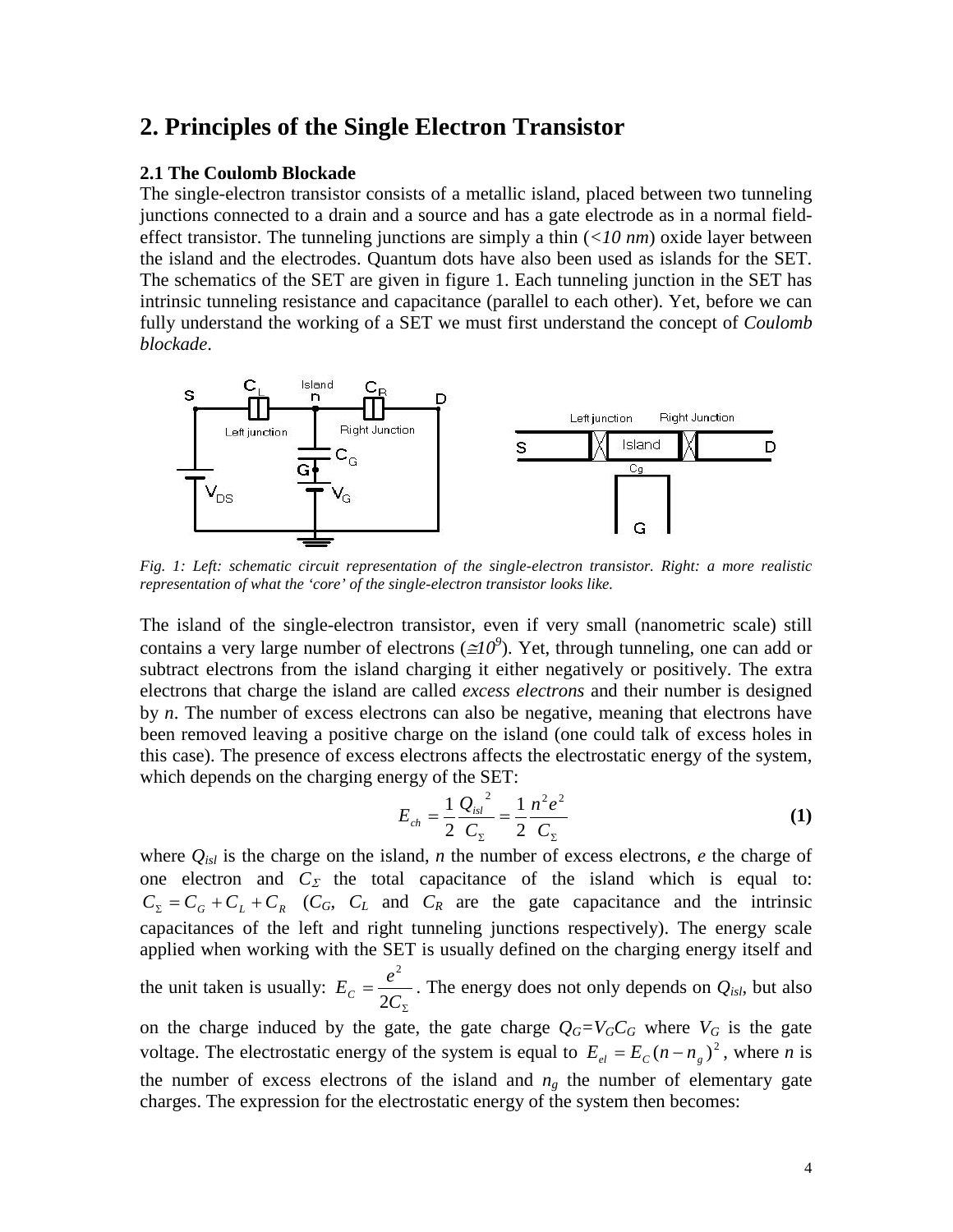$$
E_{el} = \frac{1}{2} \frac{Q^2}{C_{\Sigma}} = \frac{1}{2} \frac{(ne - V_{G}C_{G})2}{C_{\Sigma}} = \frac{1}{2} \frac{(ne - Q_{G})^2}{C_{\Sigma}}
$$
(2)

This energy determines if tunneling through a junction is forbidden or allowed: if the adding of an extra excess electron causes the energy of the system to increase then tunneling will be energetically forbidden and the Coulomb charging energy will act as a blockade. This is known as the Coulomb blockade.

Two cases are thus possible. The first case is the one when we consider *n* excess electrons on the island and tunneling of one electron would cause the energy of the system increases (see also equation  $(2)$ ). The system having  $n+1$  excess electrons on the island will be then energetically forbidden. No tunneling will occur through the junctions. This is the Coulomb blockade that, in this case, said to be active. In the second case tunneling of an extra electron on the island will *lower* the energy of the system, hence there will be no Coulomb blockade and tunneling will happen adding an excess electron to the island. The same principle applies if we wish to subtract electrons from the island, charging it positively. The drain-source voltage,  $V_{DS}$ , determines the energy of the electrons before the junction. When this energy is higher than the Coulomb blockade, the electrons will overcome the blockade and tunneling will occur. The height of the blockade is determined by the number of excess electrons on the island and the gate charge.

#### **2.2 Performance of the SET**

The SET controls the flow of electric current between the drain and the source through the gate electrode similarly to a FET. Unlike in a normal FET however the behavior of the SET (whether if it allows or not a current between the source and the drain) depends on the transport of single elementary charges and the gate voltage controls this via the Coulomb blockade. When the Coulomb blockade is overcome one electron will tunnel from the source to the island, adding one extra excess electron. Similarly a tunneling process will occur from the island to the drain. The energy of the source (*Esource*) and drain  $(E_{drain})$  depend on their respective potentials,  $V_S$  and  $V_D$ . The change of the charging energy of the system if we go from  $n$  to  $n+1$  excess electrons will depend on the gate voltage  $V_G$  according to:

$$
E_{n+1} - E_n = (n + \frac{1}{2} - \frac{V_G C_G}{q})\frac{e^2}{C_{\Sigma}}
$$
 (3)

So the adding of an excess electron on the island will be either favorable or unfavorable depending on the gate charge which on its turn depends on the gate voltage. We can se from equation **(3)** that if the gate charge is equal to integer values of elementary charge *e* the Coulomb blockade will be active and there will be no conduction. That is because the system has minimum energy when the island has a well defined number of electronic charges and the tunneling of an electron will only increase the global energy of the system (see figure 3a). The Coulomb blockade will be active and no tunneling of electrons in or out the island will occur (figure 2a). The transistor will be in the conducting state (meaning that tunneling will lower the energy of the system) if the gate charge is equal to values that are half integers of the electron charge, that is:  $Q_G = \frac{(2N+1)}{2}e$  where *N* is an integer (recalling that *e* is the charge of one electron).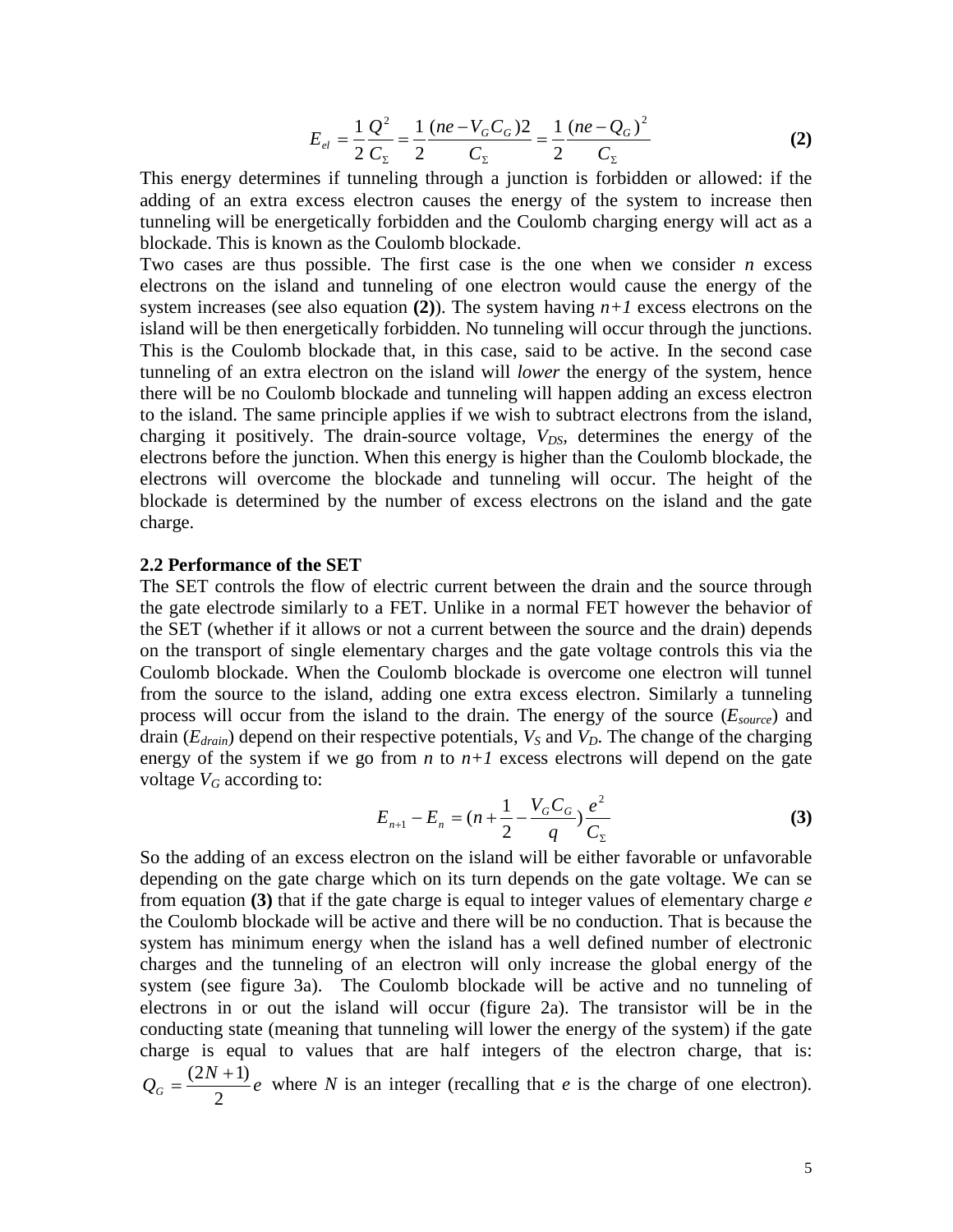Then the system have an energy minimum which is in between two states with welldefined elementary charges (see figure 3b) on it ( $Q \neq Nq$  where *N* is an integer number). This will cause a cascade of tunnel events, involving the two junctions sequentially, giving rise to a current between the drain and the source. This can be seen graphically in figure 2b. The another way to view the energy picture of the blockade and conduction modes of the SET is given in figure 3.



*Figure 2: Graphical representation of the Coulomb blockade in a) blocking state and b) in conducting state for the single electron transistor. The transistor will be in the conducting state if the gate charge is equal to e(2N+1)/2 where N is an integer. If the gate charge is equal to integer values of e the Coulomb blockade will be active and there will be no conduction. In the picture*  $N_1$  *and*  $N_2$  *denote the numbers of electrons having tunneled through the junctions and* p *is an integer. (Source: Devoret & SchoelKopf, Nature 2000)*



*Figure 3: Charging energy against the charge present on the island* n. *If the charge is integer the Coulomb blockade will be active (adding or subtracting an electron to the island will increase the charging energy). If the charge is ½ of an integer the SET will be in full conduction mode (adding an electron will not cause increase of energy).*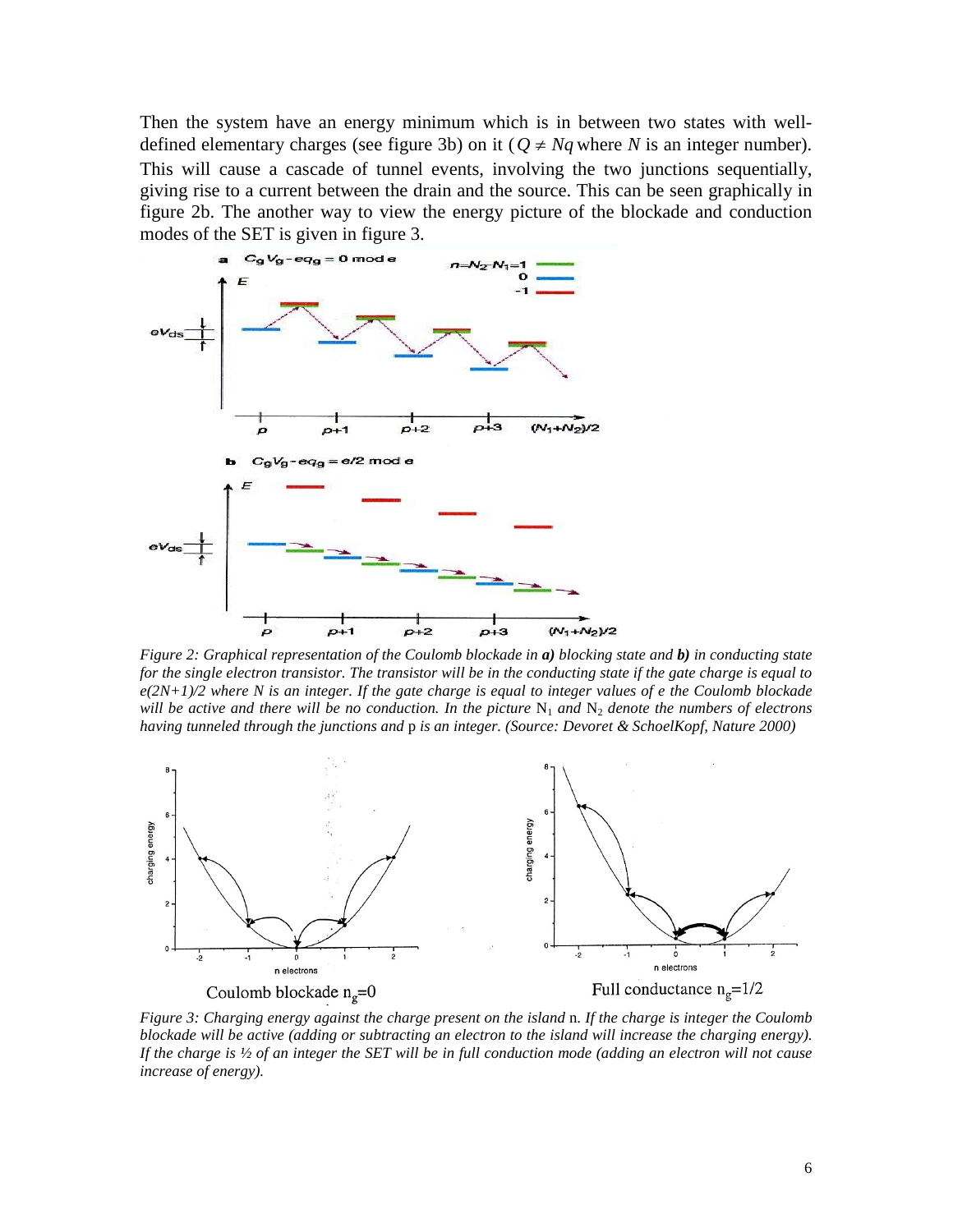We can now write down the voltage conditions that have to be met to make tunneling possible. First we examine the case when the gate voltage  $V_G$  is zero. If there are no excess electrons on the island  $(n = 0)$  and no gate voltage then the threshold voltage, *V<sub>DS,T</sub>*, must be equal to:

$$
V_{DS,T} = \frac{1}{2} \frac{e}{(C_L + C_R + C_G)} = \frac{1}{2} \frac{e}{C_{\Sigma}}
$$
(4)

where  $e$  is the charge of one electron,  $C_L$  and  $C_R$  are the (internal) capacitances of the left and right tunneling junction respectively,  $C_G$  is the gate capacitance and  $C_\Sigma$  is the total capacitance. The threshold voltage is an important quantity. It is the minimal drain-source voltage necessary if we want and electron to overcome the Coulomb blockade, hence have a current flow through our SET. That means that to achieve current flow the potential energy  $eV_{DS}$  must be higher than the charging energy  $e^2/2C_\Sigma$ . If we want to lower the threshold voltage down to zero we can achieve that by increasing the gate voltage and thereby lowering the Coulomb blockade. The voltage between drain and the source,  $V_{DS}$ , depends on the gate voltage  $V_G$  itself (assuming that  $V_{DS}$  is close to zero):

$$
V_{DS} = \frac{C_G}{C_L + C_R + C_G} V_G = \frac{C_G}{C_{\Sigma}} V_G
$$
 (5)

The current will flow only if the voltage described in **(5)** is equal or higher than the threshold voltage given in **(4)**. Hence the gate voltage needed to lower the threshold voltage to zero is equal to:

$$
V_G(V_{DS,T} = 0) = \frac{e}{2C_G}
$$
\n(7)

Looking at equation **(7)** we see that it meets the condition mentioned above that the gate charge ( $Q_G=V_GC_G$ ) must be one half the value of the charge of the electron in agreement with the conditions we set above for current conduction through the SET. From the above relations we can derive the *IV*-characteristics of the SET that are depicted in figure 4. The characteristic, as it can be seen from the picture, is symmetrical around the zero point. When  $V_G = 0$  the current will start flowing only after the threshold voltage has been reached. Between  $V_{DS} = e/2C_\Sigma$  and  $V_{DS} = -e/2C_\Sigma$  there is a gap where no current will flow. This is the so-called *Coulomb gap* and it is the direct consequence of the Coulomb blockade. When  $V_G = e/2C_G$  the threshold voltage is equal to zero and the *IV*characteristic presents no gap since there is no coulomb blockade.



*Fig. 4: IV-characteristics of the SET. The DS-current is plotted against the DS-voltage.*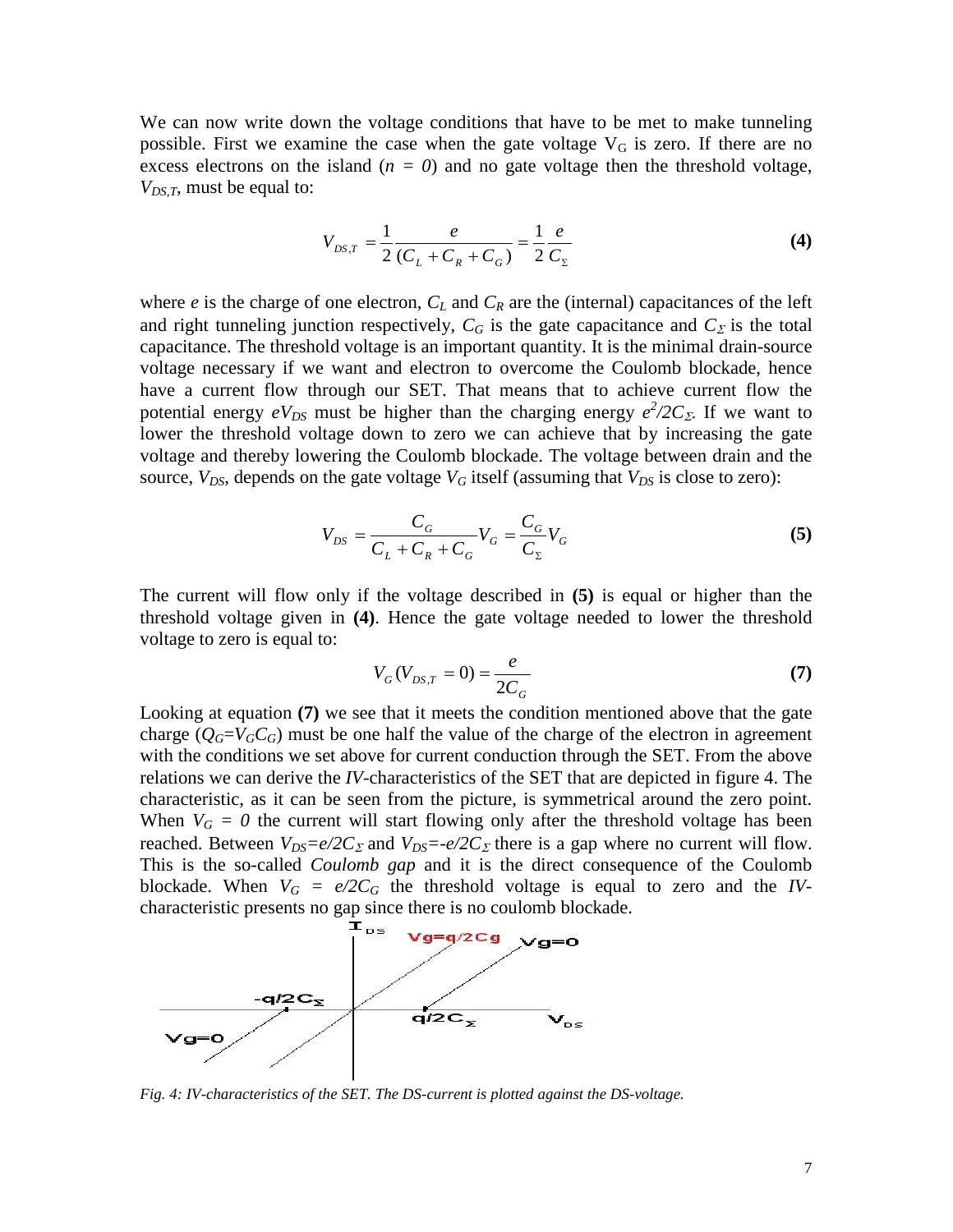The current *I<sub>DS</sub>* is given by the flow of electrons from the source to the drain (or vice versa for reversed bias). The electrons will tunnel from the source to the island to the drain, creating a current. One must keep in mind that even if the current is flowing, the number of excess electrons on the island can remain constant. Electrons will tunnel in the island from the source, also electrons will tunnel from the island to the drain, keeping the number of excess electrons unchanged, but creating a current. This process is not the same as co-tunneling, where electrons tunnel from the source to the island and from the island to the drain *simultaneously*. +



*Fig. 5: The 'stability diagram' of the single electron transistor. No current will flow between the source and the drain when the DS- and gate voltages are inside the rhombic regions of the diagram. In those areas the Coulomb blockade will prevent the tunneling of the electrons. The* n *values are the number of excess electrons on the island.*

Another way to picture the SET's performance is to plot the value of the threshold voltage against the gate voltage for different charging states of the island, as depicted in figure 5. According to this picture (also called the stability diagram of the SET) tunneling will be blocked by the Coulomb blockade within the rhombic shaped regions in the DSvoltage vs. gate voltage plain. The diagram linear relations present two slopes:

 $R$   $G$ *G G DS*  $C_R + C$ *C V*  $\left(\frac{V_{DS}}{V_G}\right)$  = +  $\frac{2C_g}{2C_g + T}$ J  $\setminus$  $\overline{\phantom{a}}$  $\setminus$ ſ  $\Delta$  $\Delta$ 2  $\frac{2C_G}{\sigma}$  (for the relations that increase linearly with the increase of *V<sub>G</sub>*)

and  $L \ \mathbf{G}$ *G G DS*  $C_L + C$ *C V*  $\left(\frac{V_{DS}}{V_G}\right) = -\frac{2C_0}{2C_L + 1}$ J  $\setminus$  $\overline{\phantom{a}}$  $\setminus$ ſ  $\Delta$  $\Delta$ 2  $\frac{2C_G}{2C_G}$  (for the relations that decrease linearly with the increase of

*V<sub>G</sub>*). If the parameters of the junctions are equal then the diagram will be symmetric and

the slopes will be equal to: 
$$
\left(\frac{\Delta V_{DS}}{\Delta V_G}\right) = \pm \frac{2C_G}{C_{\Sigma}}
$$
 respectively.

#### **2.3 Parameters that Influence the Performance of the SET**

The performance of the single-electron transistor is not solely determined by the voltages applied to the source, the drain and the gate electrodes, but also by other parameters such as temperature and external charges.

Thermal energy is a restriction for the proper working of the SET. The thermal energy  $(=k_BT)$  must be much lower than the electrostatic energy for the SET to operate in the manner it is supposed to, so the SET requires:  $E_c \gg k_B T$ . This means that the SET must often be cooled down to very low temperatures, sometimes in the order of milli-Kelvin.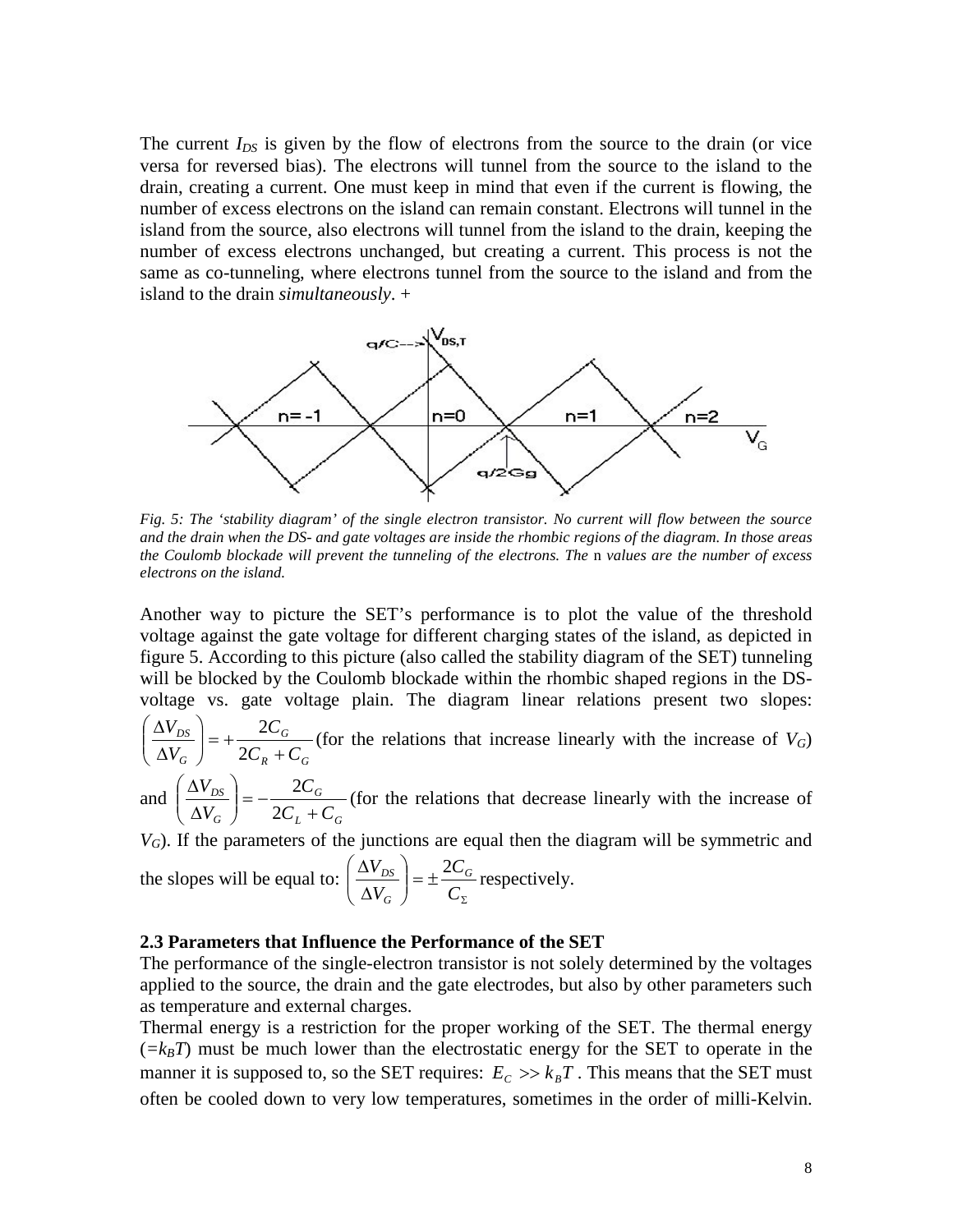The presence of thermal energy will 'smooth out' the IV characteristics of the SET. The transitions from zero current to maximal current by varying the voltage (either the DS or the gate voltage) will not occur abruptly but the transition will occur gradually (see figure 6). The higher the temperature the less abrupt the transitions will be. At finite temperatures it is also impossible to reduce the current to zero if a non-zero  $V_{DS}$  is applied. The thermal energy aids the tunneling of the electrons and even when the Coulomb blockade is active some current (although very low) still will flow. It is important to note that quantum-mechanical effects (especially higher order tunneling effects such as co-tunneling) will also cause small deviations in the model described above, even at absolute zero temperature.

Increasing the charging energy  $(e^2/2C_{\Sigma})$  in the SET will render possible to operate the SET at higher temperatures. This is achieved by lowering the total capacitance of the device since the electrostatic energy is inversely proportional to it  $(E_C = q^2/C_{\Sigma})$ . If the capacitance of the island is scaled down to a very low value (in the order of  $10^{-18}$  F) the SET can be operated even at room temperature.

Another important parameter that affects the working of the SET is the presence of 'external charges', charges that are not on the SET's island but nearby it. Sometimes these charges can be a serious problem, causing an uncontrolled drift of the transistors threshold voltage. These can also be time-dependent, appearing as some king of noise. However this effect on the SET is not always negative: in fact, due to this phenomenon the SET can be used as a measurement device for charges and often with surprisingly high sensitivity and reliability.

The switching time of the SET is also a very important parameter. If we want the SET to operate as a switch or an amplifier, it will be important that the switching time of the transistor is as short as possible. The switching time  $\tau<sub>T</sub>$  is determined by the total capacitance of the device  $C_\Sigma$  and the tunneling resistance  $R_T$ :

$$
\tau_{T} = R_{T} C_{\Sigma} \tag{8}
$$

Due to the Heisenberg principle the switching time has a minimum value, that depends on the charging energy of the device, *EC*:

$$
E_c \tau_T \ge h \tag{9}
$$

The tunneling resistance must be high enough to stop higher order tunneling processes (like co-tunneling), so:

$$
R_{T} \gg 2h/q^2 \tag{10}
$$

which means that the tunneling resistance must be much higher than the so-called von-Klitzing resistance  $R_K = h/q^2 = 25.8k\Omega$ . Thus the SET carries a very high impedance than other transistor devices, yet since the capacitance of the device are also very small the switching time can be reduced into the order of a few nanoseconds. In practice the switching time is not as short as conventional transistors.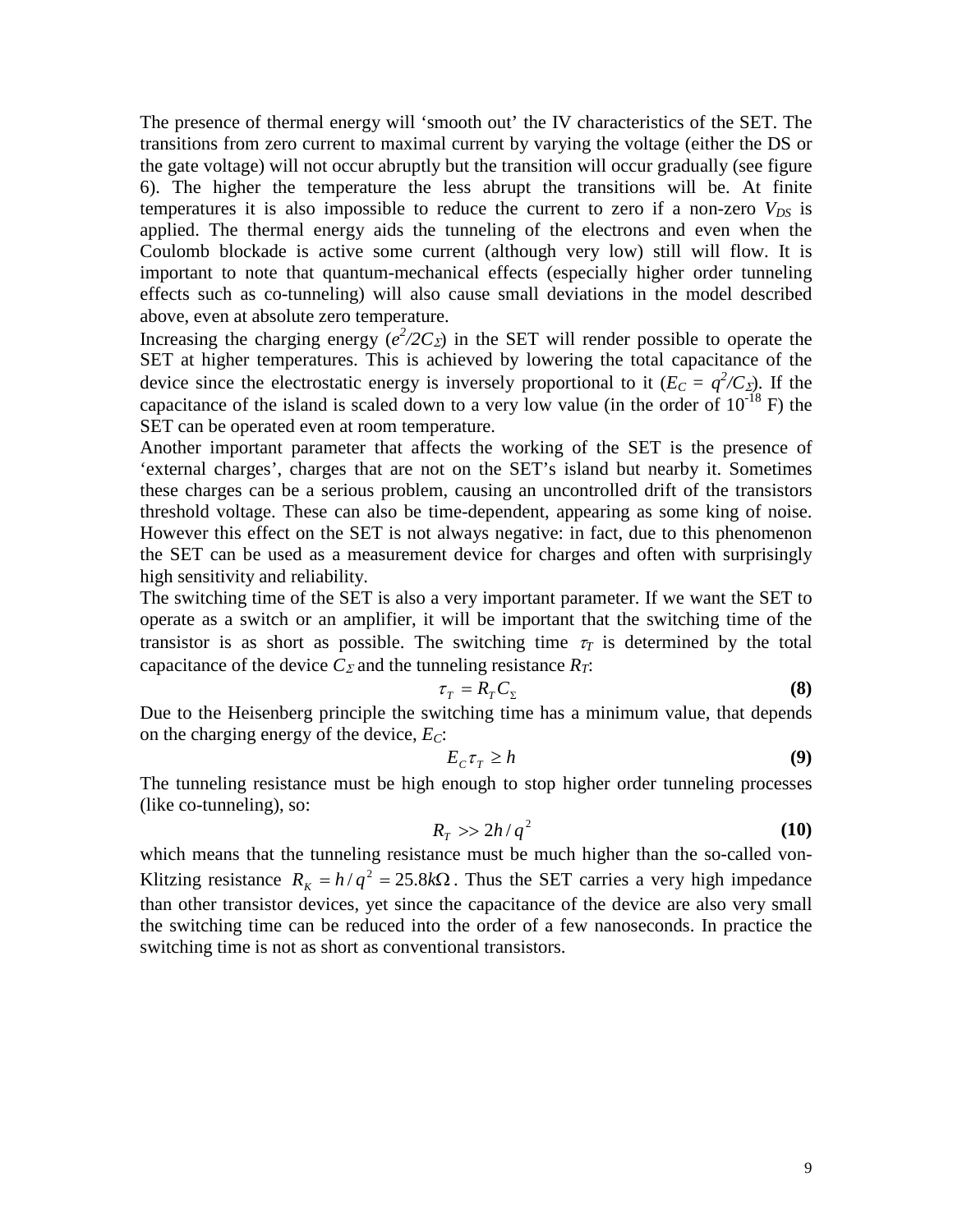#### **3. Ultra-sensitive Charge Measurements with the SET**

#### **3.1 The SET as electrometer**

The single-electron transistor can be used as an amplifier. This enables the SET to perform, among other things, charge measurements, as it is possible to perform them with a common FET amplifier. Devoret and Schoelkopf (Nature vol. 406, p1039, 2000) describe the SET as a candidate for ultra-low-noise analog applications, such as the ultrasensitive measurement of charges or quantum systems such as quantum bits (Qubits), with a charge sensitivity that is only a factor 10 higher than the theoretical limit. This, if true, can result to be a very intriguing property of the SET for different fields of modern physics.

The SET, as electrometer, can be operated in two different modes: DC and RF mode. The Set-up of the SET in the DC mode is pictured in figure 6.



*Fig. 6: The SET electrometer in DC mode (Source: Edited from Devoret & SchoelKopf, Nature 2000)*

In the picture the SET is connected through a capacitance  $C_c$  to the target we wish to measure the charge from. The nature of this target is various. It could be a circuit, a quantum dot or even a molecule. The capacitance  $C_c$  is not necessarily an actual capacitor that is built into the circuit. If the target we would like to examine is for example a molecule or a quantum dot, the target will simply be built very near to the island of the SET (1µm or even less). This will result into an intrinsic capacitance between the SET and the target, since the charge of the target will influence the charge on the island. This makes possible to use the SET to measure charges in targets that would be very difficult to operate on with other electrometers. This is another reason why the SET appears to be such a good candidate as sensitive electrometer. These considerations are not only valid for the DC-SET, but also for the RF-SET.

The actual quantity measured when the SET is operated in the DC-mode is the DCcurrent (or equivalently the conductance) through the device. If the target one wishes to examine experiences a change in its charge, the island of the SET will feel this change through the capacitance  $C_c$ . This could be seen as a second gate charge, which will influence the threshold voltage of the device. The change will then be reflected in the value of the current through the SET. In figure 7 below the dependence of the current through the SET is put out against the value of the gate voltage at finite temperatures. Setting the drain-source and the gate voltage at values such that the current it is at its half maximum (in the picture given as a small circle) will give the highest sensitivity. The *dI/dV* slope at that point is at maximum, hence even small changes in the threshold voltage will cause relatively large changes in the current value.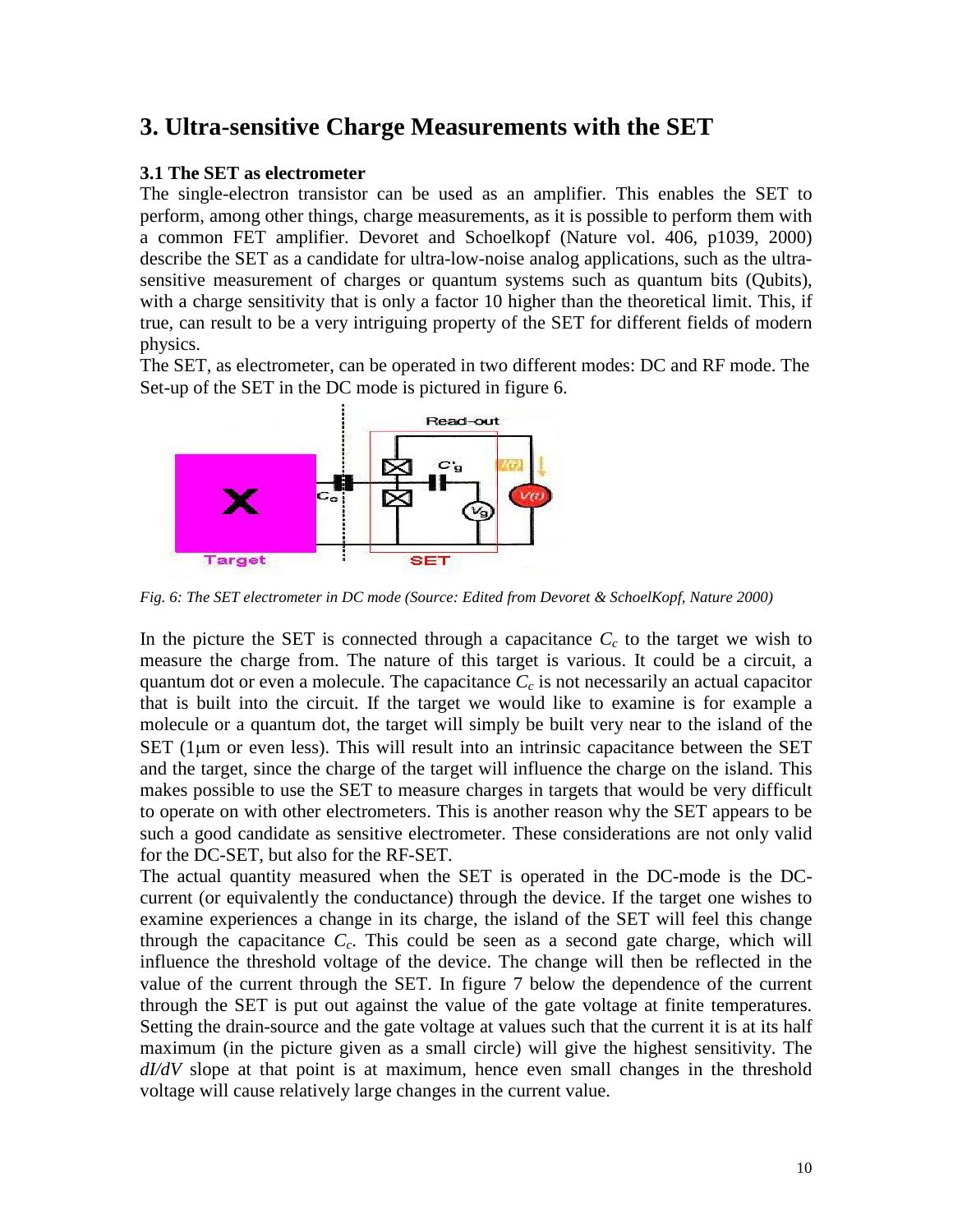

*Fig. 7: I/Vg-characteristic of a SET at 200mK temperature. Since the I/V-characteristics were taken finite temperature the current does not go from zero to its maximum value abruptly but gradually. From bottom to top curve the characteristics were taken at different DS-voltages: 98, 154, 205 and 256 µV respectively. The small cicle gives the point in the curve where dI/dV is maximal (at the half maximum of the current). (Source: Martinis et. al., Appl. Phys. Lett. 1992)*

The RF-SET has a more complicated set-up. It is shown in figure 8. In this set-up the SET is not only connected to the target through capacitance  $C_c$  but also to a LCR resonant circuit. The quantity measured in the RF mode is usually the damping of the resonant circuit or reflected power by the SET, rather than measuring the current through the SET directly. The reflected power depends on the conductance of the SET. The

reflected power is equal to 2  $\mathbf{0}$  $\frac{0}{\sqrt{2}}$ J  $\setminus$  $\overline{\phantom{a}}$  $\setminus$ ſ  $P = \left(\frac{Z_{LCR} - Z}{Z_{LCR} + Z}\right)$ *LCR*  $\left| \frac{LCR}{C} \right|$ , where  $Z_0$  is the coax impedance and (at

resonance) *r*  $_{LCR}$  =  $\frac{L_r G_{SET}}{C_r}$  $Z_{LCR} = \frac{L_r G_{SET}}{G}$ . Here  $L_r$  and  $C_r$  are the inductance and the capacitance and the

LCR-circuit respectively and  $G_{SET}$  is the conductance of the SET. From these relations one can calculate the conductance of the SET from the power reflected by the SET, measuring it in the LCR-circuit. This set up offers the advantage that when operating the device at high frequencies the Flicker noise (which I'll discuss in the next section) is reduced to negligible values. At low *f* values, applying a feedback to the SET will also reduce the Flicker noise.



*Fig. 8: The SET electrometer in RF mode (Source: Edited from Devoret & SchoelKopf, Nature 2000)*

Another advantage of the RF-SET is that one can switch the device on and off very quickly, the turn-on being set by the damping time of the LCR-circuit, usually in the order of only a few tens of nanoseconds. This makes the RF-SET very suitable for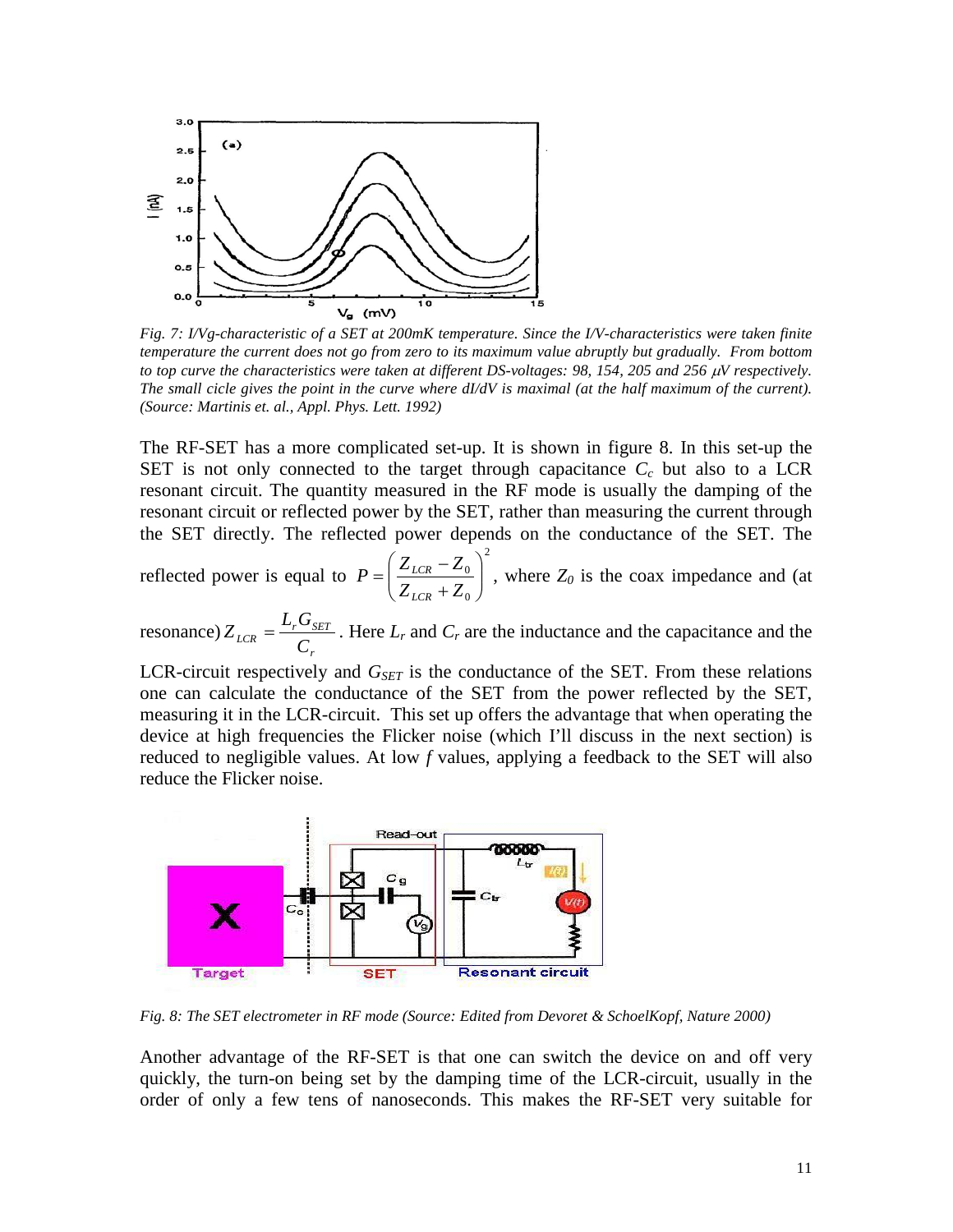conducting very fast measurements on a system. This is crucial for systems that might mix over time, hence they cannot be measured by the DC-SET.

#### **3.2 Noise that can affect the SET**

The SET experiences, like other amplifiers, different types of noise, which must be taken in consideration when analyzing the sensitivity of the device. We can describe any amplifier with a model. The model represents the inside of the box with elementary components that describe how it appears to the outside circuitry. A representation of a (linear) amplifier with two input leads and two output leads (which could be a SET) is given in figure 9.



*Fig. 9: Effective circuitry that describes a linear voltage amplifier with no feedback. (Source: Devoret & SchoelKopf, Nature 2000)*

In the picture  $Z_{in}$  is the input impedance, which is infinite in an ideal device,  $Z_{out}$  is the output impedance, zero in an ideal amplifier, and a voltage gain *G*.  $V_n$  and  $I_n$  are the voltage and current noise respectively. These parameters are crucial for the sensitivity of the SET and it is important to find the sources that lead to them, so that one can find a way to minimize them to achieve the best sensitivity possible.

There are different types of noise that contribute to  $V_n$  and  $I_n$ . The first type of noise is thermal noise, also called Johnson-Nyquist. This kind of noise is generated by thermal motion of electrons in a resistive material. It is present in all circuits with a resistance (including the resistance given by power lines) and it is basically independent from the composition of the resistance itself. The mean square voltage for thermal noise is given by:

$$
\left\langle V_r^2 \right\rangle = \frac{4hf \text{ Re}(Z)\Delta f}{\exp(hf/kT) - 1}
$$
 (12)

where *k* is the Boltzmann constant, *h* is Planck's constnat, *T* the absolute temperature, *Z* the (complex) impedance,  $f$  the frequency and  $\Delta f$  the bandwidth in Hz over which the noise is measured. Equation (15) is also often expressed in the form of an integral since the impedance is usually dependent on the frequency itself. The spectral density of the voltage thermal noise is the mean square voltage  $\langle V_T^2 \rangle$  divided by the bandwidth. However if  $kT/h \gg f$  the expression for the average noise reduces to:

$$
\langle V_T^2 \rangle = 4kT \operatorname{Re}(Z) \Delta f \tag{13}
$$

which is called the *Nyquist formula*.

This kind of noise depends directly on the temperature and the impedance. It is frequency independent is the impedance is a common resistance, in that case the spectral density is uniform. The Nyquist formula is only valid at low frequencies and/or high temperatures, since it predicts that the noise will increase with the frequency and that the mean square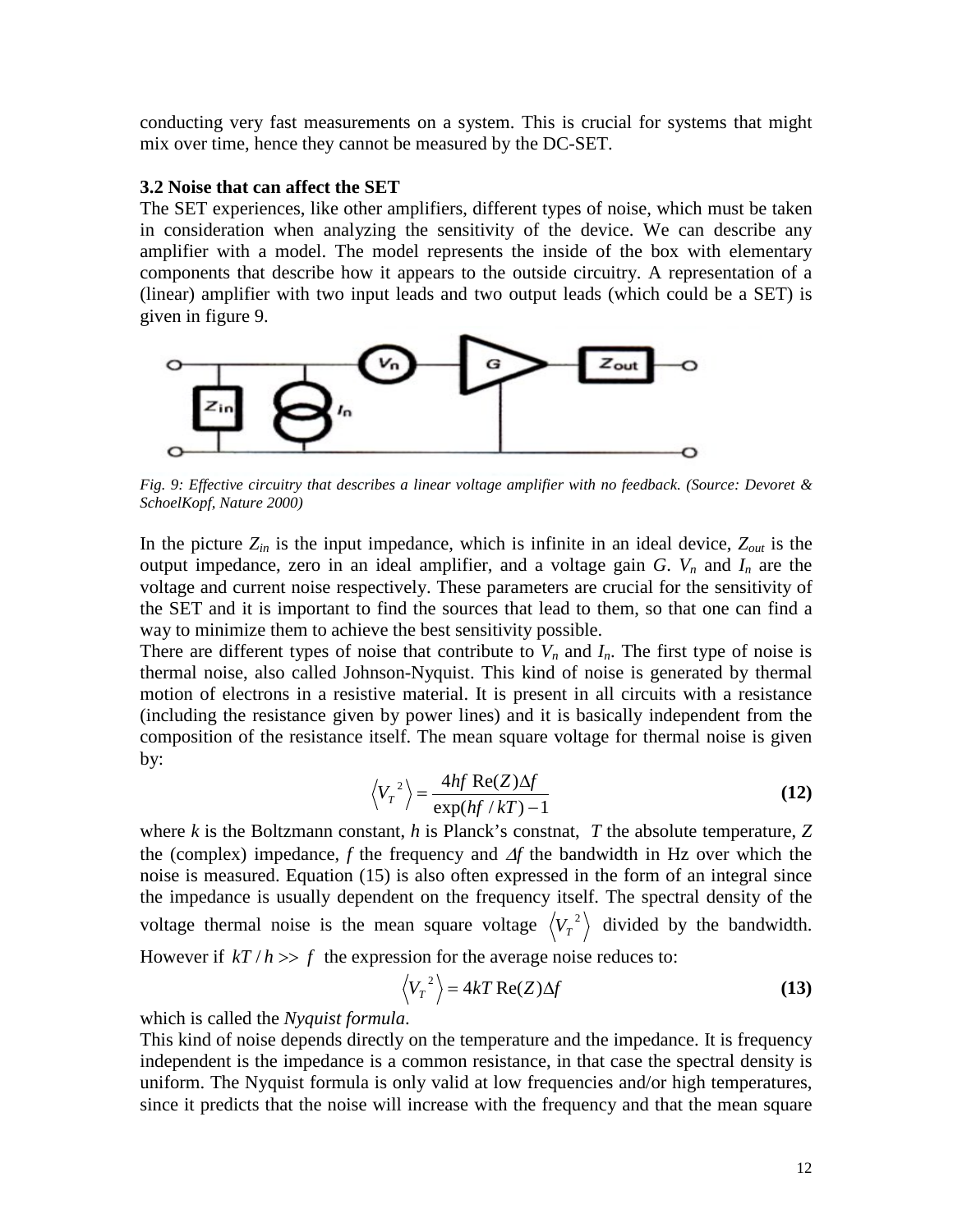noise will diverge at ∆*f* → ∞**.** This is called the ultraviolet catastrophe since at very high frequencies (above 100 GHz) the noise will actually tend to zero. This also depends on the impedance of the system, which tends to zero at very high frequencies. This happens even when in a circuit there are only resistances present, the circuit often also carries an intrinsic capacitance (especially if the dimension of the circuit are small), which will short out the circuit at very high frequencies. The normalized mean square average of the voltage from equation **(12)** is pictured in figure 10.



*Fig. 10: Plot of the normalized (maximum value for the noise at each T was set equal to 1) thermal noise against the frequency at 4K, 78K and 290 K. (Source: Leach M. W. Jr., Prof. Leach Noise Potpourri)*

The thermal noise is also depended on the real value of the impedance of the system. For a SET with two junctions with equal parameters the impedance is equal to:

$$
Z(\omega) = \frac{R_{\Sigma} + i\omega R^2 C_{\Sigma}}{1 + i\omega R C_{\Sigma} - \omega^2 R^2 (C^2 + C C_{G})}
$$
(14)

where *R* and *C* are the resistance and capacitance of one junction respectively,  $R_\Sigma$  and  $C_\Sigma$ the total resistance and capacitance respectively,  $C_G$  the gate capacitance and  $\omega$  the angular frequency. The real value of the impedance will then have this form:

$$
\operatorname{Re}(Z(\omega)) \frac{\frac{A}{\omega^2} - B}{\frac{1}{\omega^2} + C\omega^4 + D}
$$
 (15)

where A, B, C and D are constants dependent on the values of the resistance and the capacitances. From this relation we can see that at zero frequency the value of the impedance will be equal to A (which is equal to the total resistance) and that at very high frequencies it goes to zero decreasing with a factor  $I/\omega^4$ . This will contribute to the disappearance of the thermal noise at high frequencies, as mentioned before.

The second type of noise is Flicker noise or *1/f*-noise, so called because it is proportional to  $1/f''$  where  $n \geq 1$ . This type of noise still remains ill-understood, however various probable explanations have been given. It arises from the so-called offset charge which is determined by several reasons. In conductors it arises from fluctuations in the mobility of the charge carriers. This kind of noise is also produced by differences in the workfunctions of the conductors at the two sides of a contact or a tunneling junction. In the SET this might be a source of noise if the island is constituted by a different metal or semiconductor than the drain and source electrodes. Charges trapped in oxides can also cause flicker noise. This is especially important for the SET, since the tunneling junctions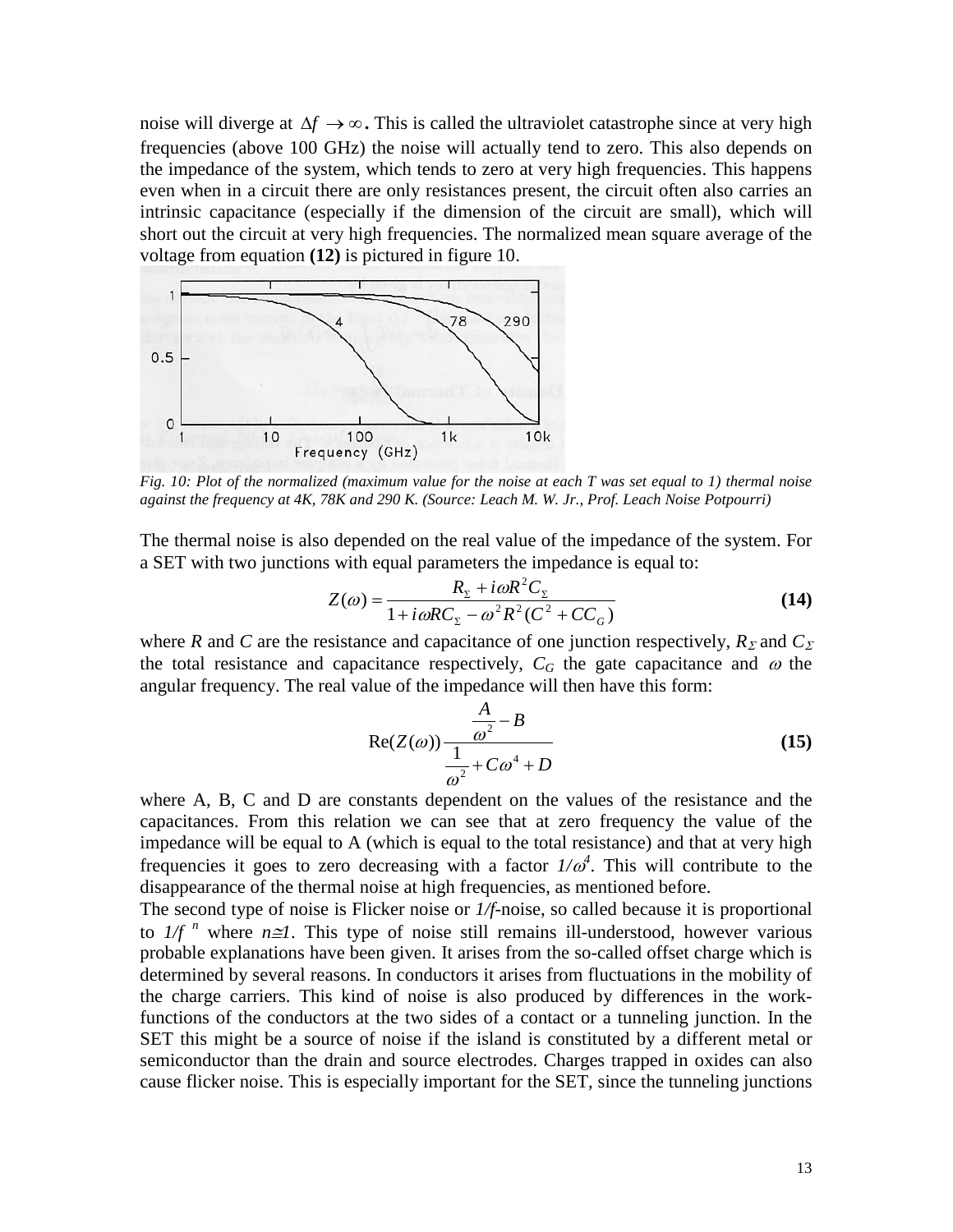that constitute it are a thin layer of oxide sandwiched between two pieces of metal (often aluminum). The mean square voltage noise of this kind of noise is given by:

$$
\left\langle V_{F}^{2} \right\rangle = \frac{K_{f} V^{2} \Delta f}{f^{n}}
$$
 (16)

In these expressions  $K_f$  is the Flicker noise coefficient (a constant),  $f$  the frequency with exponent  $n \geq 1$ .

The third noise source is Shot noise. This type of noise is generated by the random emission of electrons or by random tunneling of electrons across a potential barrier. This randomness has quantum mechanical nature, since the electrons at tunneling junctions have to "choose" between the two sides of the barrier. This type of noise, as we will see later, is crucial for the sensitivity of the SET as charge sensing device and eventually limits the ultimate sensitivity of the SET. Poisson processes can describe the tunneling events, satisfying three properties. First the numbers of changes in non-overlapping intervals are independent for all interval. Second the probability of exactly one change in a sufficiently small interval  $h=1/m$  is  $P = vh$ , where v is the probability of one change and *m* is the number of trials and third the probability of two or more changes in a sufficiently small interval *h* is essentially zero. The shot noise can be seen as random peaks in the current, the height of the current spike is equal to  $q/\Delta t$ , where q is the tunneled charge (usually equal to  $e$ ) and  $\Delta t$  the time interval during which the tunneling occurs. The peaks can be approximated to random rectangular pulses of width  $\Delta t$ . The spectral densities and the mean square noise for the current and the voltage noise can be calculated from the auto-correlation functions of the current and the voltage. The auto-correlation $\varphi(\tau)$ function is defined by:

$$
\varphi(\tau) = \frac{1}{T} \int_{-T/2}^{T/2} \lambda(t) \lambda(t + \tau) dt
$$
\n(17)

here  $\lambda(t)$  is a function of time such as the voltage or the current in a device and *T* is a time interval. From the auto-correlation one can derive (I will not do it here) the *Shottky formula* which gives the average mean square current noise:

$$
\langle I^2 \rangle = 2qI_{DC}\Delta f \tag{18}
$$

where  $q$  is the charge of an electron and  $I_{DC}$  the DC current through a device. Equation **(18)** is only valid for one single tunneling junction.

Other kind of noises, such as Burst noise and Interference noise, can disrupt the sensitivity of the SET, yet they depend on manufacturing defects or poor set up of the devices. Taking considerate precautions in building and setting up a device these kinds of noises should be negligible, however one must always be very careful in neglecting them, since there is always the risk one may make faulty assumptions.

#### **3.3 The Sensitivity of the SET**

The SET sensitivity as an electrometer is limited by noise. The higher the noise inside a device the lower it's sensitivity will be. Signals with amplitude lower than the amplitude of the noise produced by the device will be lost in the noise itself and remain undetected. Three types of noise are the principal source of sensitivity limitation in the SET: thermal, Flicker and shot noise, described in the previous section.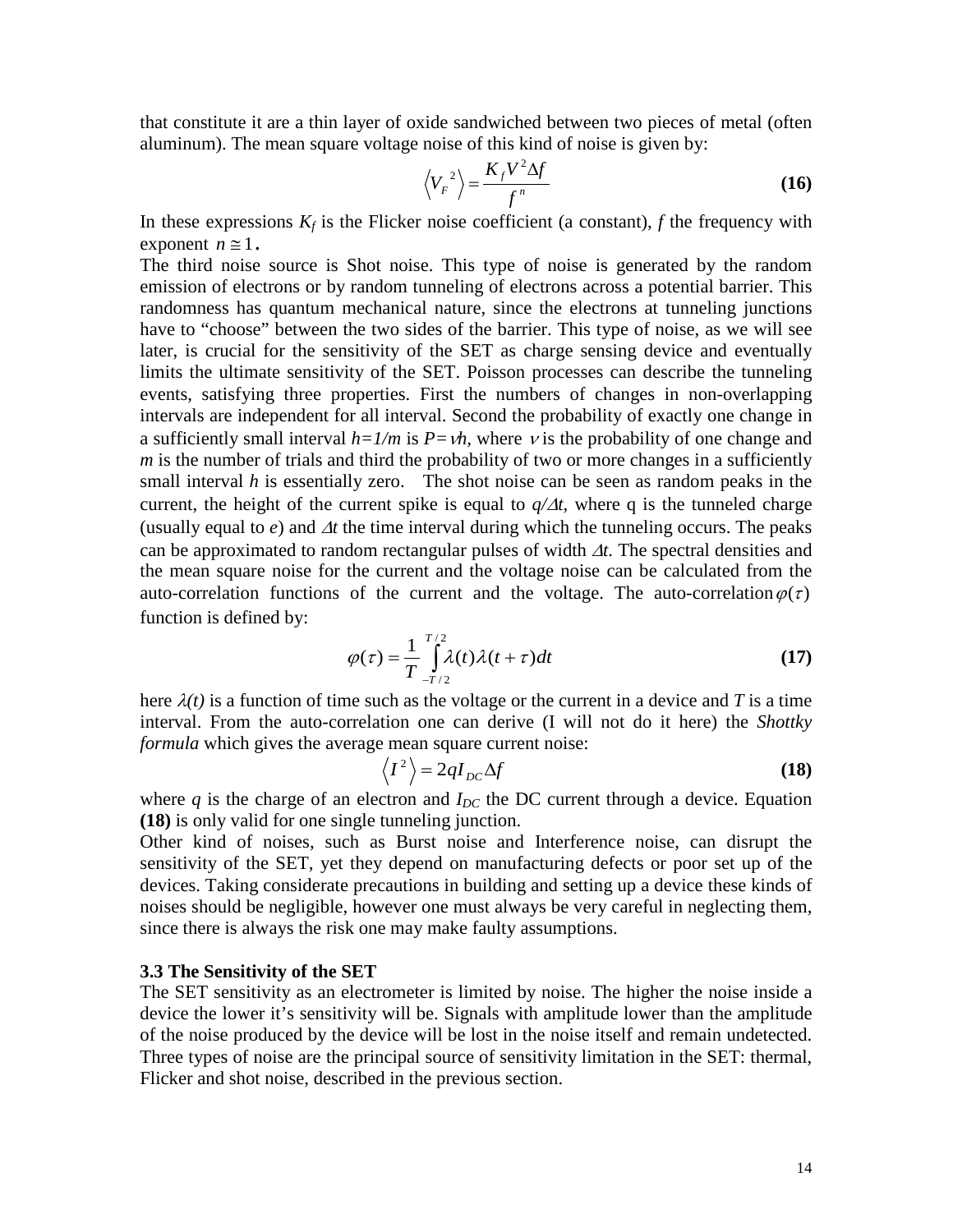Operating the SET at very low temperatures allows us ignore thermal noise. As it can be seen from equation (15) the mean square average of the thermal voltage noise is directly proportional to the temperature and the (real) impedance of the device. Reducing the temperature to very low values (*1K>*) will also reduce this kind of noise to values that are negligible. Low temperatures are also crucial for the working of the SET itself as it was discussed previously.

Flicker noise is inversely proportional to the frequency *f* a device is operated. This can be seen from the formula for the mean square average voltage in equation **(16)**. This kind of noise is produced by the offset charge, which is determined by the reasons we discussed above. The Flicker noise fluctuations can be very large, severely hindering the sensitivity of an amplifier. For low frequencies (*<100kHz-1MHz*) this kind of noise can be corrected by using a feedback in the device. The feedback controls the value of the current or conductance through the SET deviates from the half maximum (where the sensitivity is at maximum, see figure 7) the feedback sets it back to it. However, at high frequencies  $(>1MHz)$  there is no control over the offset charges, since the frequency is too high and the feedback cannot keep up with the corrections needed. This imposes a sever limitation to the RF-SET, yet if one goes to very high frequencies, higher than *100MHz* or, even better, *1GHz*, the Flicker noise will be reduced to very low values that can even be neglected. The RF-SET then has truly an advantage, since by operating it at sufficiently high frequencies the Flicker noise does not need to be corrected anymore but it just can be ignored. One must always keep in mind though that there is a 'danger zone' where the Flicker noise is a significant limitation of the sensitivity and the frequency is too high to apply any corrections. This is also the reason why the SET will probably not replace the FET in logical circuits.

Taking these considerations Devoret and Schoelkopf (Nature, 2000) calculated the noise spectral densities for the current  $(S_I)$  and the voltage  $(S_V)$ . They considered a RF-SET working at low temperatures and at high frequencies so they could neglect contributions from the Johnson and the Flicker noises. They took in consideration only the shot noise as noise source, considering the tunneling events that give rise to this type of noise as Poisson processes with correlations. It was not possible to me to derive the relationships for the spectral densities of the current and voltage noises from the Shottky formula (equation **(18)**) or otherwise. From the spectral densities they calculated different sensitivities for the SET at optimal conditions. I will focus the charge sensitivity δ*Q*. The charge sensitivity  $\delta Q$  gives the value of the charge noise that comes from the device, hence this is the smallest value of the charge one can measure. Smaller values will simply disappear into the noise and will not be detected. The charge sensitivity can be derived from the spectral density of the voltage noise  $S_V$  (in  $V^2/H_Z$ ). This is the mean square noise of the voltage per unit bandwidth. This gives the noise that is added by the amplifier (the SET) to the output signal. Taking the square of the spectral density and dividing it by the input impedance  $Z_{in}$  (in  $\Omega$ ) will give the fluctuations in current  $\delta I$  (per unit bandwidth) added to the output signal by the amplifier. Dividing this value by the frequency  $\omega$  (in *Hz*) will give the value of the charge sensitivity (since  $\delta Q = \delta I \omega$ ), hence we will come to the relation for the charge sensitivity:  $\delta Q = \sqrt{S_V}/|\omega Z_{in}(\omega)|$ . The charge sensitivity is a positive value, which is why the absolute value of  $\omega Z_{in}$  is taken. If we look at the units of the quantities used we find that the value of the charge sensitivity is given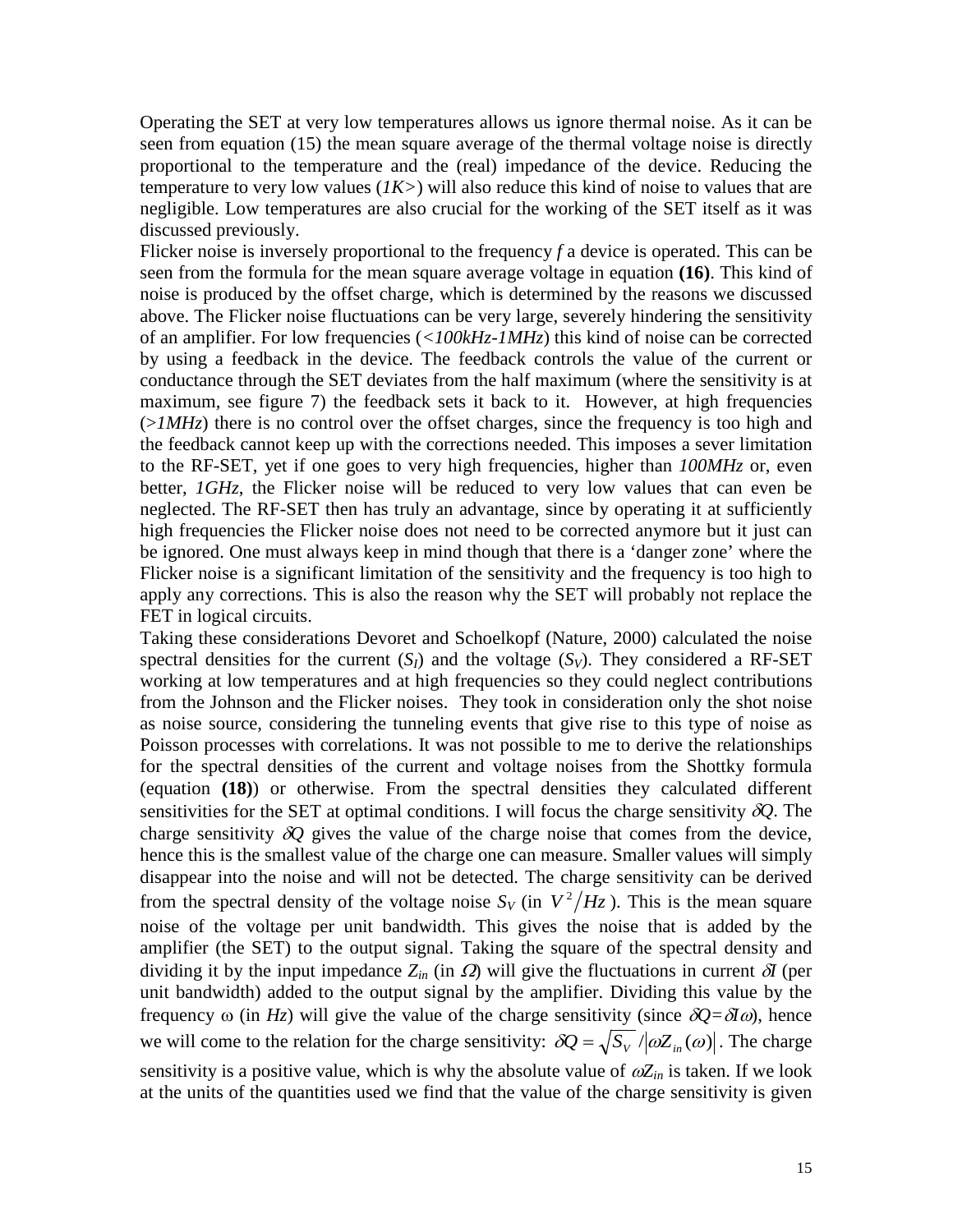in  $e/\sqrt{Hz}$  where *e* is the charge of one electron (converting Coulomb *C* into elementary charges *e*).

Devoret and Schoelkopf calculated values for the charge sensitivity and the noise energy for an optimal situation. These optimal values are calculated for a SET amplifier where one can neglect any contribution from the thermal and Flicker noise (as we stated before). They also neglected any higher order tunneling phenomena (such as co-tunneling) by assuming a strong Coulomb blockade, a high tunnel resistance  $(R_T>>R_K)$  and equal junctions capacitances (identical junctions) The capacitances were set to be very small for an optimized device to be very small (1 fF). Under these conditions the value calculated by the authors was equal to:

$$
\delta Q_{\text{optimal}} \le 1.7 \times 10^{-6} \, e / \sqrt{Hz} \tag{19}
$$

A paper by Schoelkopf et. al. (Science, 1998) obtained experimental values for the charge sensitivity and the noise energy. For a still-unoptimized device operated at frequencies of above 100 *Mhz* and *45 mK* the value is:

$$
\delta Q_{Experiment} = 1.2 \times 10^{-5} e / \sqrt{Hz}
$$
 (20)

We see that for the charge sensitivity there is only a factor 10 difference from the calculated optimal value. The experimental values are thus pretty close to the values that were calculated theoretically. Although the calculated values still could not be reached experimentally, they still were very close to them. The authors of Schoelkopf et. al. also explicitly say that the device still could have been improved and was not optimized yet. Values for the charge sensitivity and energy noise could be improved even further by improving and eventually optimizing the experimental devices.

The sensitivity of the SET is highlighted if we compare then with the value for best performance of the FET, which is only:  $\delta Q_{\text{FFT}} = 10^{-2} e / \sqrt{Hz}$  (Mar et. al., Appl. Phys. Lett. 1994). The sensitivity of the unoptimized SET-electrometer is thus a factor 1000 better than the optimal value of the FET.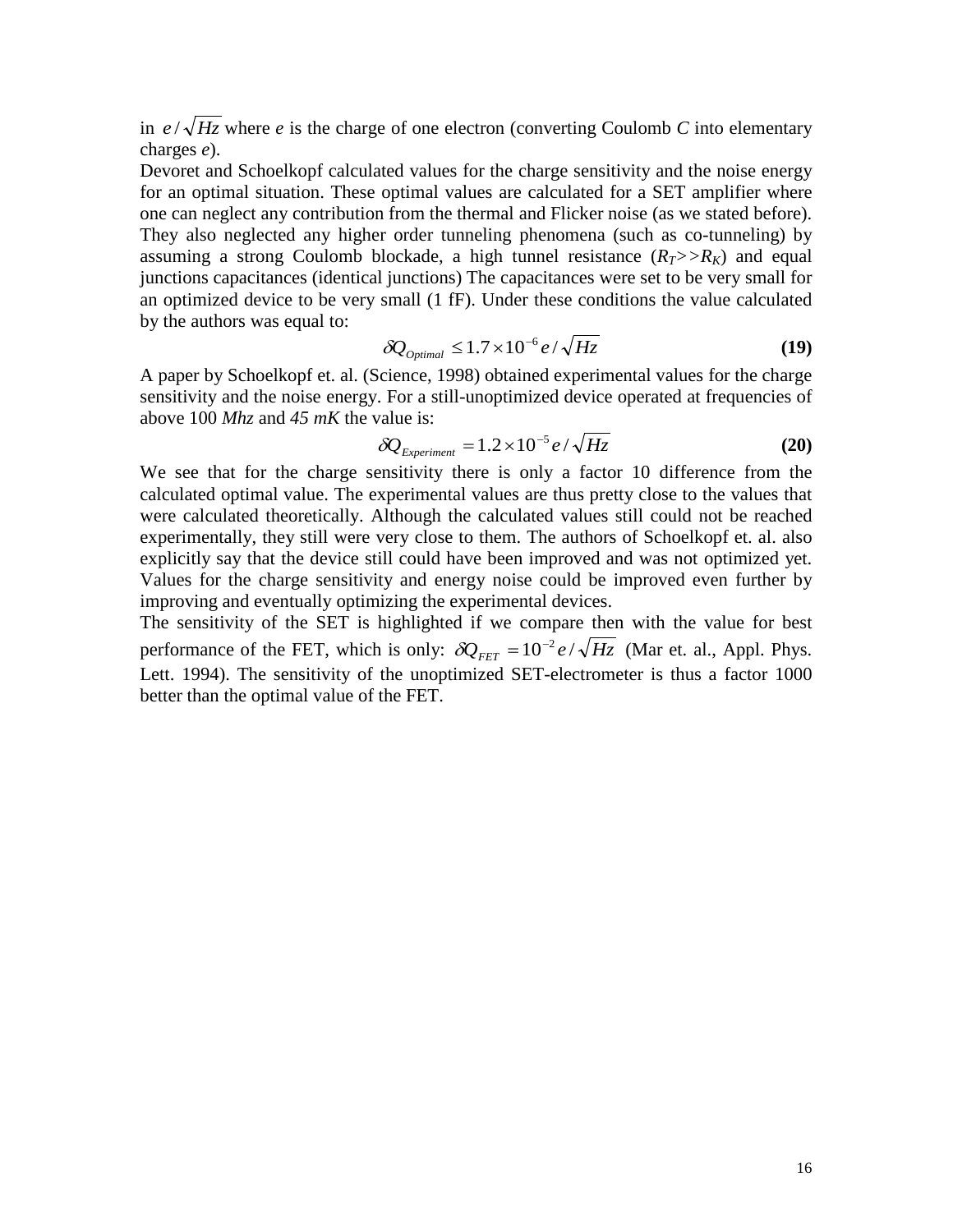#### **4. Conclusions**

The single-electron transistor is a very interesting device that can basically take over the same functions of nowadays transistors, yet the way it functions and operates is very different than field-effect transistors. In chapter 3 we have reviewed the application of the SET as an electrometer and its sensitivity. According to the article from Devoret and Schoelkopf (Nature 2000) the sensitivity of the SET-electrometer is very high and they calculated a limit for an optimized device,  $1.7 \times 10^{-6} e / \sqrt{Hz}$ . The conditions they apply for this 'optimal device' are not unrealistic. The values chosen for the capacitances and the resistances taken can be easily obtained or modified by modern lithography techniques. The value of the Coulomb blockade parameter they set can be also be simply modified by changing the values of the gate and drain-source voltage. They also assume that the optimal SET-electrometer is kept at reasonable temperatures, where the interference from the Johnson-Nyquist noise is negligible. This is often achieved in practice since experimentalist can now reach temperatures far below *1K*. They also assumed that the mean value of the off-set charge to be equal to zero as long as the device operated at high enough frequencies, since the noise produced by the off-set charge scales with *1/f*.

Comparing the value that was calculated,  $1.7 \times 10^{-6} e / \sqrt{Hz}$ , with an experimental result,  $1.2 \times 10^{-5} e / \sqrt{Hz}$  (Schoelkopf *et. al.* Science 2000), there is only a factor 10 that divides them and the authors that give the experimental result also imply that their device still was not optimized and could be improved further. The calculated optimal value for the SET is most probably a feasible reality and not simply a value that can only be reached theoretically. The SET is thus an excellent candidate as ultra-sensitive electrometer. It is certainly a strong improvement from the field-effect transistor, since the optimal value for the FET is 1000 times worse than the experimental value determined for the SET.

The ultra-sensitivity of the SET as electrometer means it is a perfect tool to measure charges in the most varied systems, especially nanoscale systems and even single molecules. It will also be possible for the SET electrometer to measure quantum systems such as qubits. Although the SET might not replace the FET in future electronic and logical systems it will be a very valuable tool for the investigation of the quantum computer and other systems such as molecules like fullerenes or proteins that can carry charges. These systems can be easily studies by the SET, simply by placing them very close to the SET's island as it was discussed in section *3.1*. The possibilities of the SET as ultra-sensitive electrometer are very promising and they are still to be fully investigated in future research.